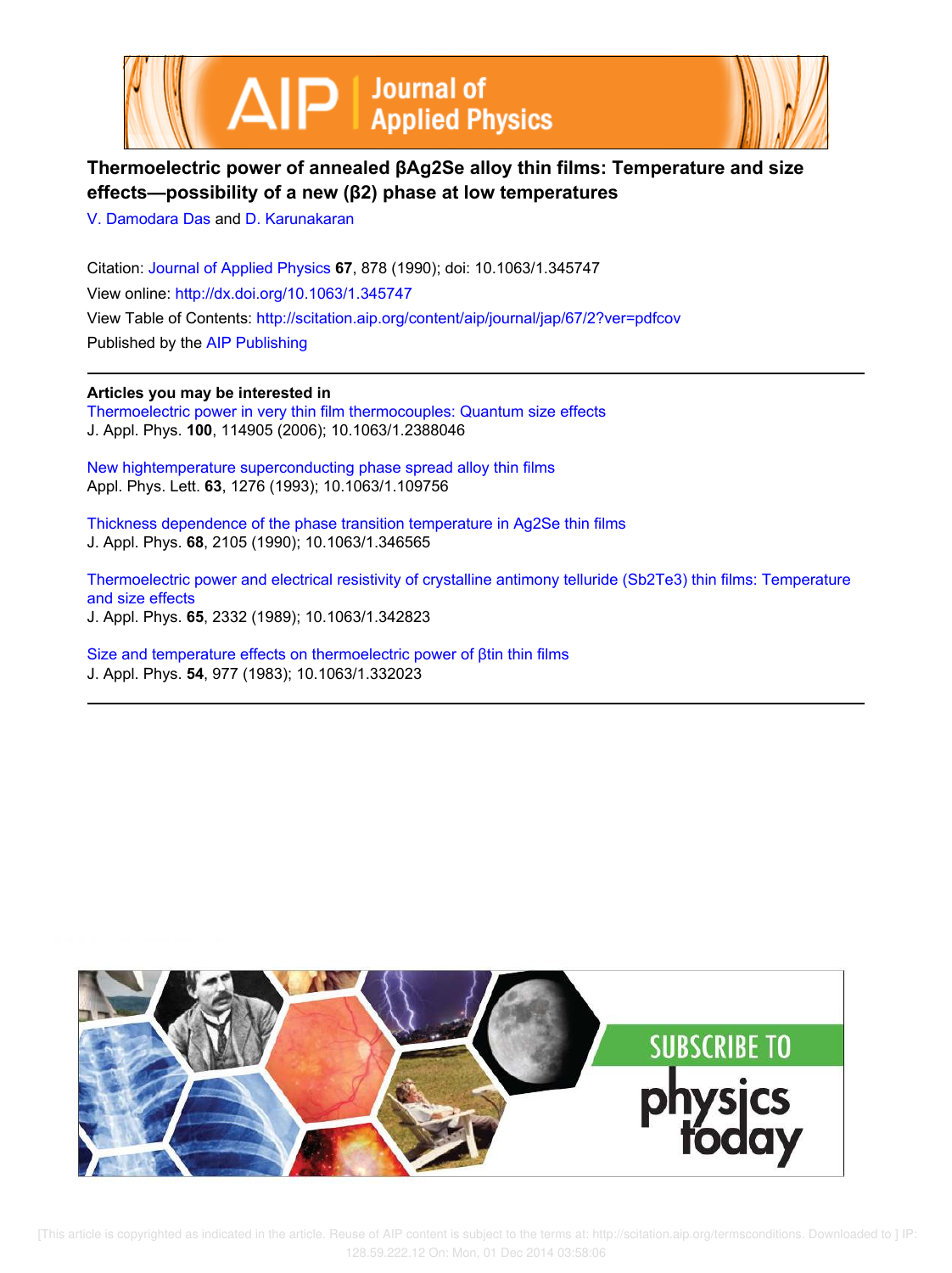# Thermoelectric power of annealed  $\beta$ -Ag<sub>2</sub>Se alloy thin films: Temperature and size effects--possibility of a new  $(\beta_2)$  phase at low temperatures

v. Oamodara Das and D. Karunakaran

*Thin Film Laboratory, Department of Physics, Indian Institute of Technology, Madras 600036, India* 

(Received 5 June 1989; accepted for publication 28 September 1989)

Thermoelectric power of annealed  $\beta$ -Ag<sub>2</sub>Se thin films of different thicknesses has been measured both while heating and cooling by the integral method. It is found that it remains practically constant (in  $\beta$ -Ag<sub>2</sub>Se phase) during heating while it is a function of temperature while cooling. The thermoelectric power in both heating and cooling cycles is a function of inverse thickness of the films. The difference in behavior between  $Ag_2$ Se films during heating and cooling is attributed to the possible transformation to monoclinic phase during cooling from the original orthorhombic phase during heating. The inverse thickness dependence has been explained by the size effect theories. Important material parameters like carrier concentration, Fermi energy, effective mass of carriers, and energy dependence of the mean free path have been evaluated for the  $\beta$ -Ag<sub>2</sub>Se (orthorhombic) phase.

### I. INTRODUCTION

Silver selenide undergoes a first-order reversible phase transition around 409 K from a semiconducting orthorhombic/monoclinic structure to a metallic, cubic (bee) structure.  $1-3$  A considerable amount of work has been done in the past few years on electrical, optical, and structural properties of  $\beta$ -Ag<sub>2</sub>Se, the semiconducting low-temperature polymorph of silver selenide.<sup>4-6</sup> Thermoelectric studies have received much less attention, but there have been some thermoelectric studies on bulk samples of silver selenide. $^{7-10}$ However, there is little literature to date on the thermoelectric properties of vacuum-evaporated silver selenide thin films. In the present paper, the temperature and the thickness dependencies of the Seebeck coefficient of the low-temperature semiconducting polymorph of vacuum-evaporated  $Ag<sub>2</sub>Se thin films of thicknesses in the range 500–2000 Å and$ in the temperature range of about 300-400 K during both heating and cooling are reported and discussed.

### II. EXPERIMENT

Ag and Se of 99.999% purity in their stoichiometric proportion (2:1) were melted in an evacuated quartz ampoule, and maintained at a temperature of 1000 °C, which is about 100 °C beyond the melting point of the compound, for about 12 hours, It was cooled and annealed at 650·C for several hours and then cooled further slowly to room temperature. The formation of the compound (low-temperature orthorhombic phase) was confirmed by taking x-ray powder diffraction patterns of the sample from different regions of the ingot.

Ag2Se alloy thin films of thicknesses between 450-2200 Å were prepared by evaporation of the bulk  $Ag_2Se$  alloy from a molybdenum boat on to chemically cleaned glass substrates held at room temperature in a vacuum of  $5 \times 10^{-5}$ Torr. The thickness was measured *in situ* using a quartz crystal thickness monitor, and the deposition conditions were maintained almost the same for all the films.

The x-ray diffractograms of as-grown Ag<sub>2</sub>Se films did not exhibit any peaks implying that the films formed were amorphous. Further, electrical measurements could not be carried out on as-grown Ag<sub>2</sub>Se films because of the instability of measurements. Hence, all the  $Ag<sub>2</sub>Se$  as-grown films were vacuum annealed at 373 K for about 3 h, the duration and temperature of annealing being fixed by trial experimentation. The x-ray diffractograms of the annealed (heat-treated)  $Ag_2$ Se films confirmed the crystalline compound formation in the thin-film state (Fig. 1). The diffractogram contains only the peaks corresponding to (020), (040) reflections, of the orthorhombic low-temperature phase, indicating that the films have a fibrous texture with (010) planes of the crystallites parallel to the film plane. Even though no electron microscopic examinations were made, it can be said that the grain size in the Ag<sub>2</sub>Se films was of the order of 1500 Å as in the case of  $Ag_2Te$  thin films<sup>11-12</sup> which were also prepared under similar deposition rates and substrate temperatures in the same vacuum system.

The vacuum during film formation, annealing, and the conductivity measurement was about  $5 \times 10^{-5}$  Torr. The measurement setup, and the method of thermoelectric power measurement have already been explained in an earlier paper.<sup>13</sup>

Briefly, the thermal emf of the films was measured with respect to copper, and the relative thermoelectric power and hence the absolute thermoelectric power of  $Ag<sub>2</sub>Se$  were derived from these data. The thermoelectric power of copper is  $+ 1.7 \mu$ V/K and hence about 30 times smaller than Ag<sub>2</sub>Se thin films. However, it was taken into consideration in the calculation,

The thermal emf data were least square fitted in a computer using localized spline functions. The computer evaluated the thermoelectric power (slope of the emf versus temperature difference curves) values at different temperatures using the least-square-fitted emf values. These thermoelectric power values were plotted as a function of temperature and thickness normally.

#### ill. RESULTS

Figure 2 shows the plots of thermal emf as a function of temperature difference between the hot and cold ends during

878 J. Appl. Phys. 67 (2), 15 January 1990 *0021-8979/90/020878-06\$03.00* @ 1990 American Institute of Physics 878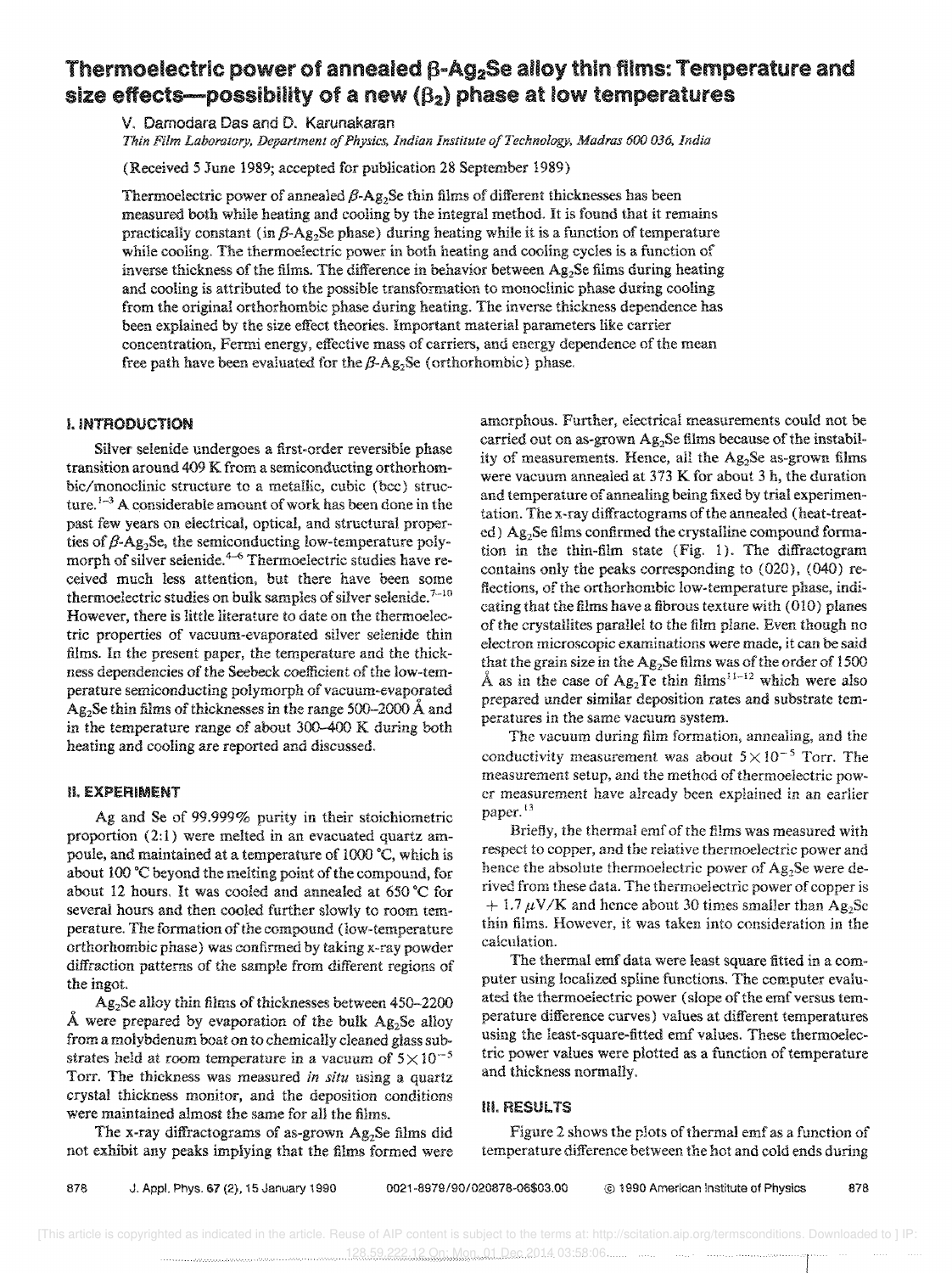

FIG. 1. X-ray diffractogram of a typical annealed Ag<sub>2</sub>Se film.

both heating and cooling for an Ag<sub>2</sub>Se film of thickness 1130  $\AA$  in the temperature range 300–430 K. It is seen from the figure that the heating curve does not coincide with the cooling curve even in the low-temperature semiconducting phase, unlike in the case of  $Ag_2Te^{13}$  Also, during heating, the thermal emf increases linearly with an increase in temperature difference up to a certain point (transformation temperature of about 405 K) and then it increases more slowly at and around the transition point. In the cooling cycle the thermal emf is found to vary nonlinearly with increase of temperature up to the phase transition point. To analyze the dependence of thermoelectric power on temperature, both in the semiconducting phase and at, around, and above the phase transition temperature both during heating and cooling, the thermoelectric power  $S_F$  of the



FIG. 2. Thermo emf against temperature difference plot during heating and cooling of Ag<sub>2</sub>Se film of thickness 1130 Å.

879 J. Appl. Phys., Vol. 67, No.2, 15 January 1990

above film was calculated at different temperatures, and Fig. 3 shows the plot of  $S_F$  against temperature. It can be seen from this figure that during heating, the thermoelectric power remains constant with temperature up to the transition point, then falls sharply at the transition point and then rises. During cooling, the thermoelectric power is found to increase linearly with a decrease of temperature below the transition point. Undoped stoichiometric  $\beta$ -Ag.Se has been reported to be intrinsic and *n* type at room temperature. It has also been found impossible to dope Ag<sub>2</sub>Se to *p* type even for materials containing 0.37 at. % excess  $\text{Se}^4$ . In the present observations, the sign of the thermal emf indicates that in Ag<sub>2</sub>Se thin films electrons are the predominant carriers.

Figures  $4(a)$  and  $4(b)$  show the plots of thermal emf versus temperature difference for Ag<sub>2</sub>Se films of different thicknesses during heating and cooling, respectively, in the semiconducting region. It is seen that during heating the thermal emf is nearly linear with respect to temperature difference. The thermal emf is found to vary nonlinearly with temperature in the cooling cycle up to the phase transition, and it also increases as the film thickness increases for a given temperature difference. Figures  $5(a)$  and  $5(b)$  show the plots of thermoelectric power  $S_F$  versus temperature for the above films of different thicknesses during heating and cooling, respectively. It is seen that the thermoelectric power during heating is independent of temperature for all the films in the temperature range 300-400 K; while during cooling, the thermoelectric power is found to increase linearly with a decrease of temperature for all the films. It is also seen that the thermoelectric power increases as the thickness increases.

To analyze the thickness effects during heating, the thermoelectric power at temperatures 300, 340, and 380 K as



FIG. 3. Thermoelectric power against temperature plot for the film in Fig. 2 during heating and cooling.

v. Damodara Das and D. Karunakaran 879

 [This article is copyrighted as indicated in the article. Reuse of AIP content is subject to the terms at: http://scitation.aip.org/termsconditions. Downloaded to ] IP: 1,228.59.222.12 On: Mon, 01 Dec 2014 03:58:06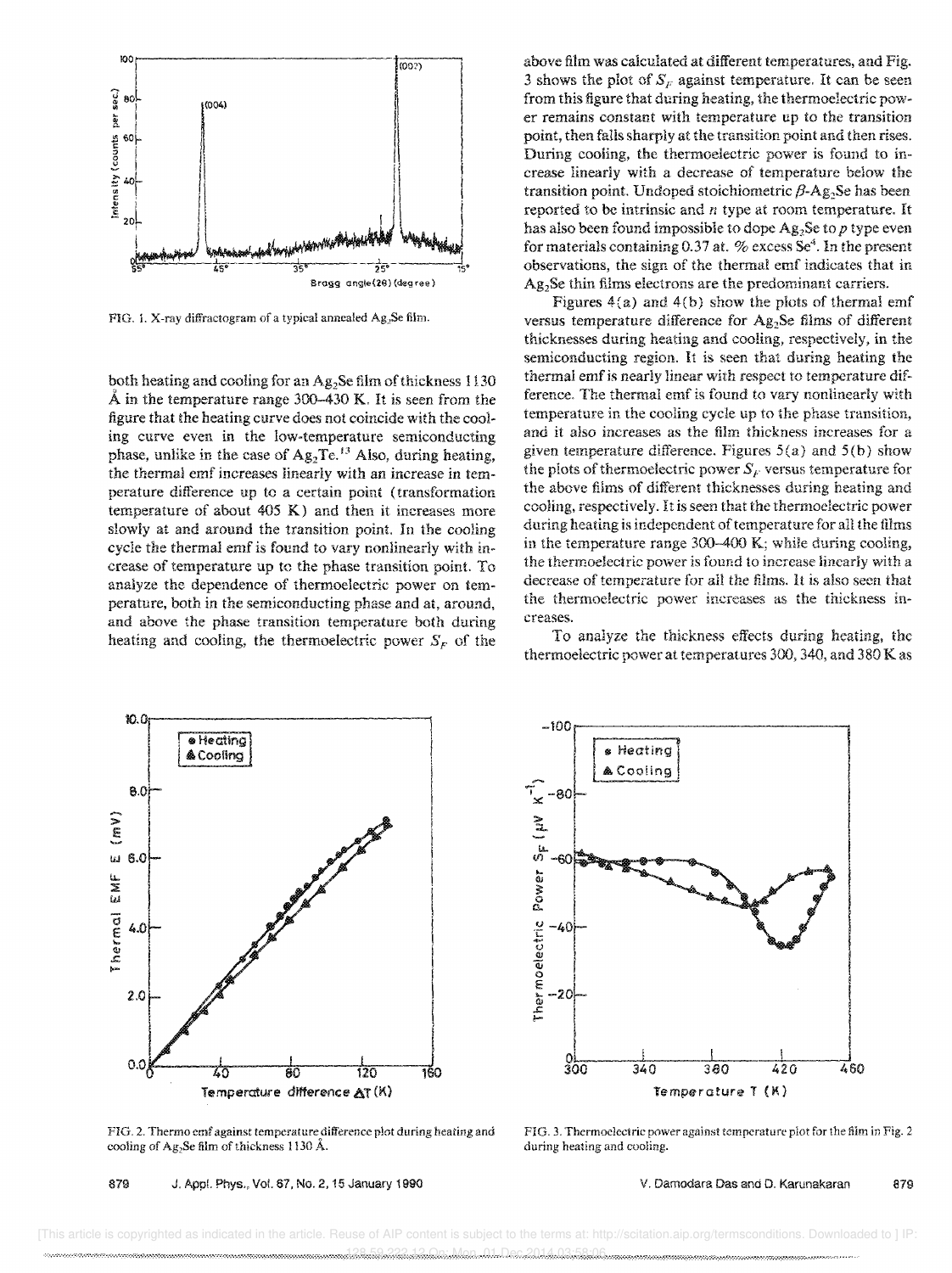

FIG. 4. Thermal emf against the temperature difference plots for different films during (a) heating and (b) cooling.

observed during heating was plotted as a function of reciprocal film thickness. Figure 6 shows it to be linear. It is to be noted that the points corresponding to different temperatures lie on the same straight line.

Similar plots for thermoelectric power during cooling are shown in Fig. 7. It is seen that unlike during heating, the points at different temperatures form different straight lines because the thermoelectric power is temperature dependent Further, all three curves are linear, indicating an inverse functional relationship between  $S_F$  and *t*. However, it may be noted that the slopes of the three lines are slightly different, the slope increasing with the increase in temperature.

Thus it is seen that the thermoelectric power variation with both temperature and thickness during cooling is different from the behavior while heating. As a result, the thickness dependence and the slopes of the  $S_F$  versus  $1/t$  plots and



FIG. 5. Thermoelectric power against temperature plots for the films in Fig. 4 during (a) heating and (b) cooling.

also the intercepts will be different for the three temperatures during cooling (unlike during heating), because  $S_g$ (the "grain-boundary thermoelectric power", which is the thermoelectric power of the bulk with the thin-film microstructure) will also be a function of temperature. This difference in the behavior of the thermoelectric power during heating and cooling indicates the possibility that the lowtemperature phase during cooling is different from that of the original low-temperature phase.

#### IV. DISCUSSION A. Temperature dependence

Silver selenide is a narrow band-gap  $(E_g = 0.07 \text{ eV})$ 0.18  $eV$ <sup>5</sup> semiconducting material with orthorhombic/ monoclinic symmetry at room temperature. It is characterized by a high carrier density of the order of  $10^{18}$  cm<sup> $-3$ </sup> irrespective of the preparation method.<sup>14</sup> Conn *et al.*<sup>8</sup> report the carrier concentration of bulk Ag<sub>2</sub>Se at 300 K as  $2.8 \times 10^{18}$  $cm^{-3}$ . In spite of the small value of the band gap, the effective mass of electrons  $m^*$  is higher than that of Ag<sub>2</sub>Te, i.e.,

V. Damodara Das and D. Karunakaran 860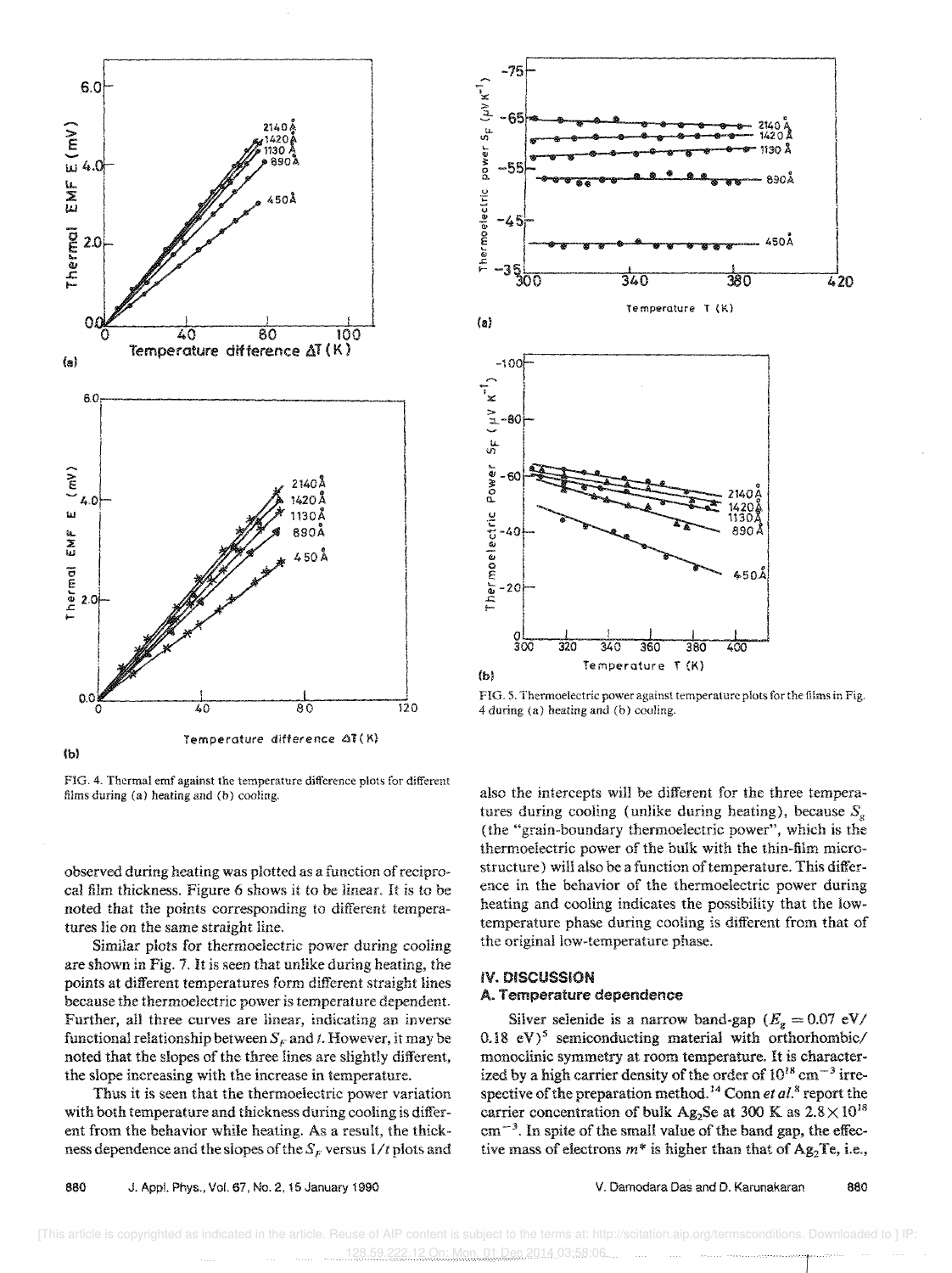

FIG. 6. (a) Reciprocal thickness dependence of thermoelectric power of Ag<sub>2</sub>Se films at three different temperatures (300, 350, and 400 K) during heating. (b) Reciprocal thickness dependence of temperature coefficient of resistence  $({\beta_F})$  at 300 K.

0.12  $m_e$ .<sup>13</sup> Hence, the degeneracy is partial, even through the carrier concentration is high. Almost all the workers identify stoichiometric  $\beta$ -Ag<sub>2</sub>Se as an intrinsic partially degenerate semiconductor, in this temperature range.

According to Conn *et al.'s8* observation on bulk polycrystalline specimens of Ag<sub>2</sub>Se, thermoelectric power shows a linear decrease from 106 to 393 K, followed by a sharp fall at the transition temperature of 406 K, then followed by a slow rise. Astakhov *et al.*'s<sup>7</sup> studies on polycrystalline Ag<sub>2</sub>Se show that in the temperature range 93-373 K, the thermoelectric power varies from  $-200$  to  $-150 \mu V/K$ . Junod<sup>9</sup> also reports a similar behavior for low-temperature  $\beta$ -Ag<sub>2</sub>Se up to the phase transition temperature. While Conn *et al.'s'"*  studies indicate a decrease in the Seebeck coefficient of only about  $40 \mu V/K$  through the transition point, those of Junod<sup>9</sup> show a decrease of about  $80 \mu \mathrm{V/K}$ . Shukla *et al.*'s<sup>10</sup> thermo-



FIG. 7. Reciprocal thickness dependence of thermoelectric power of Ag<sub>2</sub>Se films at three different temperatures (300,350, and 400 K) during cooling.

electric power studies on bulk single-crystal Ag<sub>2</sub>Se specimens over a range of composition as a function of temperature show that the Seebeck coefficient is essentially independent of temperature in the low-temperature  $\beta$  phase, while it shows a slight decrease with increase in temperature in the high-temperature  $\alpha$  phase. The thermoelectric power does not show any marked change with composition in the  $\beta$ phase. Also the change in thermoelectric power during transition is found to be small.

In the present studies, it is found that thermoelectric power is almost independent of temperature during heating, but in the cooling cycle the thermoelectric power decreases linearly with increase of temperature up to the transition point. Hence, the present studies show that the behavior observed during heating is similar to that of Shukla *et al.,* <sup>10</sup> while the behavior during cooling is similar to that of Conn *et al.*,<sup>8</sup> Astakhov *et al.*,<sup>7</sup> and Junod.<sup>9</sup>

The detailed structural studies carried out by electron microscopy techniques on thinned  $Ag<sub>2</sub>Se$  samples by De Ridder *et al.*<sup>2</sup> reveal that the low-temperature phase is a pseudo-orthorhombic one, and the high-temperature phase is body-centered cubic. With specific thermal treatment, it is possible to transform the pseudo-orthorhombic into a monoclinic structure.<sup>2,15-21</sup> During cooling, the bcc selenium lattice, instead of undergoing a transformation to the original pseudo-orthorhombic arrangement, twins on a set of (211 ) planes and the low-temperature monoclinic phase  $(e.g., \beta_2)$ is obtained by an abrupt ordering of the silver atoms in the twinned selenium bcc lattice. Hence, because of the possibility of formation of pseudophases, the thermoelectric power variation with temperature may exhibit different behavior during heating and cooling. After the second cycle of heating and cooling also, it was found that the new monoclinic phase was found to exist at low temperature (both during heating and cooling) as inferred from the decrease of thermoelectric power with an increase in temperature observed in the films. Apparently the monoclinic phase is a fairly stable metastable phase. This reasoning is strengthened by the fact that earlier workers have made measurements on monoclinic phase  $(\beta_2)$ phase)<sup>7,8,9</sup> in addition to the orthorhombic ( $\beta$ ) phase.<sup>10</sup>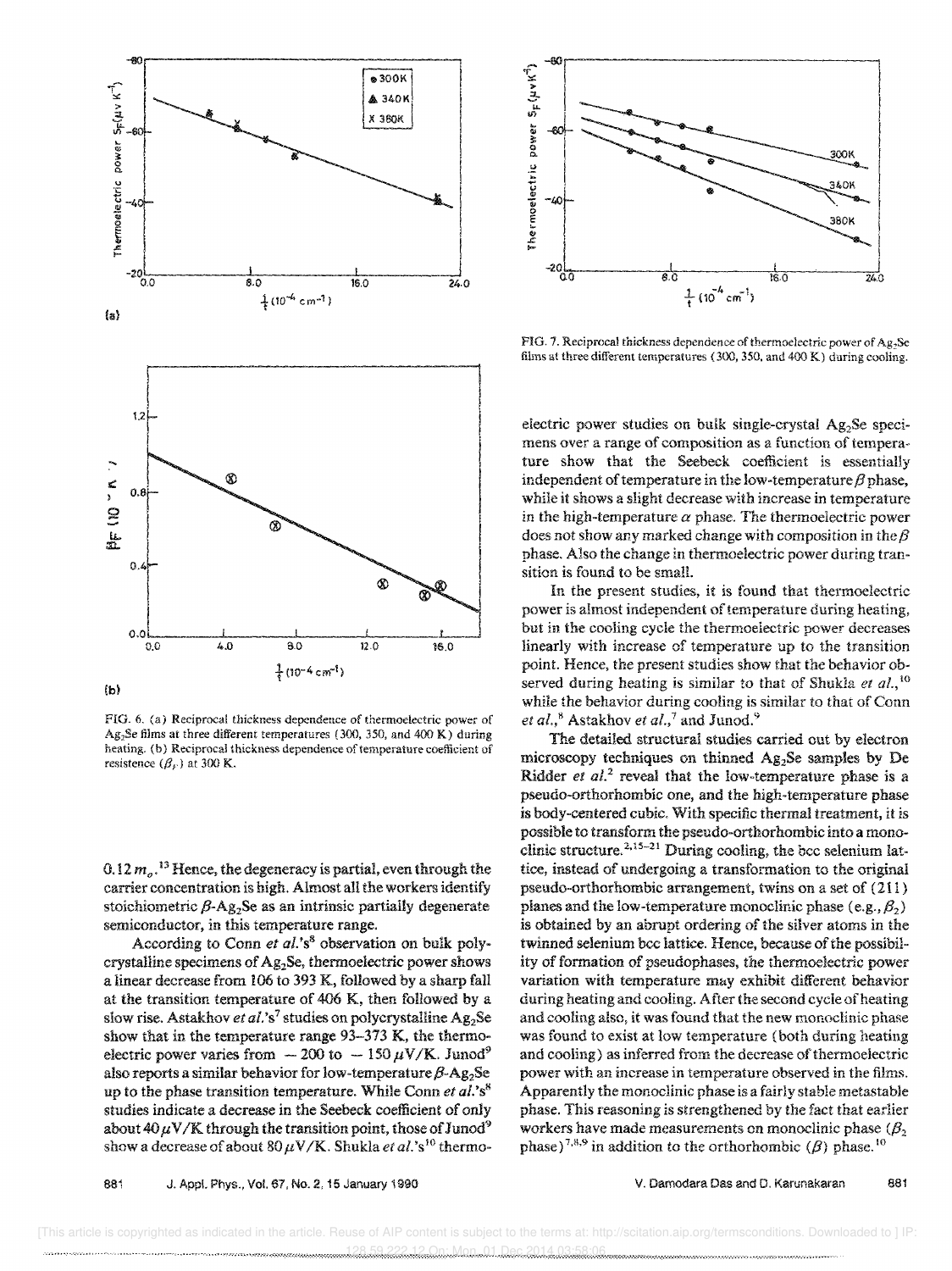#### B. Thickness dependence

The effective mean-free-path model developed by Pichard *el al.<sup>22</sup>*which takes into account the grain-boundary scattering, gives the analytical expression for the Seebeck coefficient of the film as a function of the reciprocal thickness, as

$$
S_F = S_g \bigg( 1 - \frac{3}{8} (1 - p) \frac{l_g}{t} \frac{U_g}{1 + U_g} \bigg), \tag{1}
$$

where  $S_g$  is the Seebeck coefficient,  $I_g$  the mean free path of the change carriers, and  $U_g$  the energy dependence of the mean free path of carriers in the infinite thick film, and is equal to  $U_g = (d \ln I_g / d \ln E)E = E_F$ . *p* is called the specu-Iarity parameter which gives the fraction of charge carriers incident on the surfaces of the film which is specularly scattered,

It is seen from the above equation that a plot of  $S_F$  versus *1/t* will be a straight line, where the intercept on the y-axis gives  $S_g$ . The value of  $S_g$  obtained from the slope of the  $S_F$  vs.  $1/T$  heating plot is about  $-70 \mu \text{V/K}$  at 300 K (in  $\beta$  phase). The value reported earlier for bulk samples of  $\beta$ -Ag<sub>2</sub>Se is about  $-120 \mu V/K$ . The large difference between the thermoelectric power value obtained in thin films and that reported by Conn et al.<sup>8</sup> on bulk polycrystalline samples can be because of the differences in the texture of the material.

## *f. Estimation of*  $U_g$ *,*  $\bar{\bm{\mathcal{E}}}_F$ *, and*  $m^*$

Considering Eq. (1), and equating the slope

 $\frac{3}{8}(1-p)l_{\rm g}\left[ U_{\rm g}(1+U_{\rm g})\right] S_{\rm g}$ 

to 13.46 $\times$ 10<sup>11</sup>, and treating p as zero (i.e., assuming completely diffuse scattering from the surfaces) and taking  $I_g$ and  $S<sub>g</sub>$  as 1280 Å (from resistivity data) <sup>16</sup> and 70.11  $\mu$ V/K, respectively, the intercept of curve in Fig. 6 (for the  $\beta$ phase),  $U_{g}$  can be evaluated, and it comes about 0.684, so that  $I_g \propto E^{0.684}$  at the Fermi energy. The Seebeck coefficient of an infinite thick film is given by<sup>22</sup>

$$
S_g = (\pi^2 k^2 T / 3eE_F)(1 + U_g).
$$
 (2)

Using this expression (as  $Ag_2Se$  is a weakly degenerate semiconductor) and substituting for  $S_g$  and  $U_g$  and for the other physical parameters, the Fermi energy of electrons is determined to be 0.175 eV. As the Fermi energy and the carrier concentration are known, these values can be used to determine the effective mass of carriers using the expression

$$
E_F = (h^2/2m^*)(3\pi^2n)^{2/3},\tag{3}
$$

and the effective mass calculated is about 0.7 times the rest electron mass.

#### C. Estimation of  $V$  and  $\beta_o$  from thermoelectric and TCR studies

According to Tellier *et al.,23* the simultaneous analyses of thermoelectric power data in the form  $S_F/S_g$  against the temperature coefficient of resistivity (TCR) ratio  $\beta_F/\beta_s$  allow the determination of both *U* and *V,* the terms representing the energy dependence of bulk mean free path and Fermi surface area. These are given, respectively, by

$$
V = \left(\frac{d \ln l_o}{d \ln E}\right)_{E = E_F} \quad \text{and} \quad V = \left(\frac{d \ln A}{d \ln E}\right)_{E = E_F}.
$$

where  $I_0$  and  $A$  are the mean free path and Fermi surface area, respectively.  $\beta_{\hat{F}}$  is the TCR of the film and  $\beta_{\hat{F}}$  that of a bulk having the thin-film microstructure. The expression given by Tellier *et al. <sup>16</sup>*is

$$
\frac{-S_F}{S_g} = -\frac{V}{S_g}S - \left(\frac{U}{S_g}\frac{\beta_g}{\beta_o}S\right)\frac{\beta_F}{\beta_g},
$$

where  $S = \pi^2 k^2 T / 3e E_F$  and  $\beta_o$  is the bulk (single-crystalline) TCR. Hence, the plot of  $S_F/S_g$  against  $\beta_F/\beta_g$  should yield a straight line with an ordinate intercept at  $(-V/S<sub>g</sub>)S$  and a slope of  $-(U/S<sub>g</sub>)S(\beta<sub>g</sub>/\beta<sub>o</sub>)$ . From the  $S_F$  versus  $1/t$  plot [Fig. 6(a)] and the  $\beta_F$  versus  $1/t$  plot [Fig. 6(b)],  $S_F/S_g$  and  $\beta_F/\beta_g$  values are generated for different thicknesses at 300 K. Then a plot is drawn as shown in Fig. 8 between  $S_F/S_g$  and  $\beta_F/\beta_g$ . The intercept and the slope come out to be 0.6 and 0.4, respectively,

Equating the intercept, to  $-$  ( $V/S<sub>g</sub>$ )S, and substituting for S and  $S_g$ , V is determined as 1.003. Hence the energy dependence of Fermi surface area, i.e.,  $(d \ln A/d \ln E)E = E_F$  is unity and hence the Fermi surface for  $Ag_2$ Se turns out to be spherical.

Equating the slope to  $-(U/S_g)S(\beta_g/\beta_o)$  and substituting for *U*, *S*,  $S_g$  and  $\beta_g$ ,  $\beta_0$  the bulk TCR is determined from the studies of  $\beta$ -Ag<sub>2</sub>Se thin films as  $1.042 \times 10^{-3}$  K<sup>-1</sup>.

#### V. CONCLUSIONS

It is found from the present study that the thermoelectric power of low-temperature phase  $Ag<sub>2</sub>Se$  thin films in the thickness range 400-2000 A obeys the size effect theories. and that the thermoelectric power is independent of temperature in the temperature range 300-400 K during heating  $(\beta$ -Ag<sub>2</sub>Se phase), and increases linearly with decrease of temperature from the transition point up to 300 K during cooling ( $\beta_2$ -Ag<sub>2</sub>Se phase). The transport parameters such as  $U_g$ ,  $E_F$ ,  $m^*$ ,  $\beta_o$ , and *V* have been determined from the studies of  $\beta$ -Ag<sub>2</sub>Se thin films. The evaluated parameters are tabulated in Table I, where a comparison is made with the already published results. The difference in thermoelectric power variation with temperature (and thickness) observed



FIG. 8. Plot of  $S_F/S_g$  against  $\beta_F/\beta_g$  for different thicknesses at 300 K.

882 J. Appl. Phys., Vol. 67, No, 2, 15 January 1990

V. Damodara Oas and D. Karunakaran 862